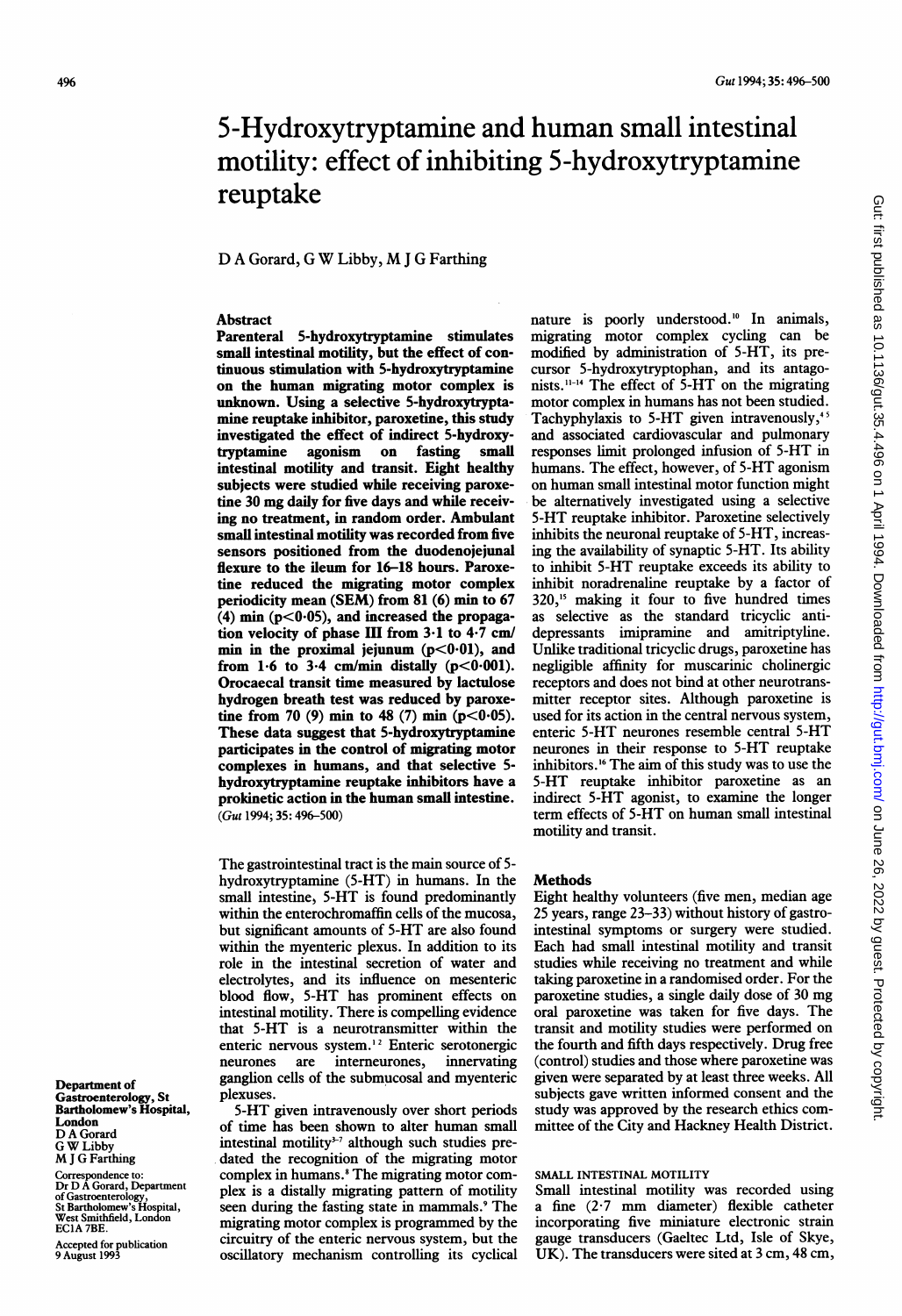68 cm, 83 cm, and 98 cm from the distal tip of the catheter. Fasting subjects were nasally intubated with the catheter at 0900. The tip of the catheter was guided through the pylorus using fluoroscopy, and a small balloon attached to the tip was inflated with air to facilitate the propagative activity of the intestine in pulling the catheter distally. Distal migration of the catheter continued until the most proximal transducer was sited at the duodenojejunal flexure (site DJ) and the other four transducers were 15 cm (site  $I_1$ ), 30 cm (site  $J_2$ ), 50 cm (site  $J_3$ ), and 95 cm (site I) distal to the duodenojejunal flexure. The balloon was then deflated, any redundant catheter was withdrawn from the stomach, and the catheter secured to the face with tape. Recording of small intestinal motility then began, with pressure sampling occurring at 8 Hertz. Data were stored digitally in a portable lightweight recorder (7-MPR recorder, Gaeltec Ltd, Isle of Skye, UK) carried in <sup>a</sup> holster over the subject's shoulder.

Motility was recorded for 16-18 hours during which subjects were ambulant but discouraged from taking vigorous exercise because intense physical activity masks the intestinal intraluminal pressure recording with external pressure artefact. Subjects spent the rest of the day and night at home and returned the next morning. They were not allowed to eat, but were permitted small amounts of clear fluids, which were recorded. When each recording was completed, data were transferred from the 512 Kbyte memory of the recorder to a computer for graphic display and analysis.

## ANALYSIS OF MOTILITY

Figure 1: Motility recording from the five small intestinal sites. Phase III activity front of the migrating motor

complex propagates distally, preceded by irregular phase II activity andfollowed by

quiescence of phase 1. Site<br>DJ represents pressure at the<br>duodenojejunal flexure, sites  $j_1$ ,  $j_2$ ,  $j_3$ , and I represent<br>pressure at 15 cm, 30 cm, 50 cm, and 95 cm aborally.

Motility data were analysed without knowledge of whether control or paroxetine recordings were being studied. Contractile patterns were analysed visually (Fig 1). The activity front or phase III of the migrating motor complex was recognised as at least three minutes of uninterrupted phasic contractions at the maximum rate for that intestinal site, followed by motor quiescence (phase I). Phase II consisted of irregular



contractile activity. Migrating motor complex cycle length or periodicity was defined as the time interval between the onset of successive phase III fronts occurring at site  $J_1$  in the proximal jejunum. This site was used for calculation of periodicity, as phase III fronts occur maximally in the proximal jejunum.<sup>17</sup> Propagation velocity of phase III between adjacent sensors was calculated by dividing the distance between sensors by the time taken to pass from one sensor to the next. The duration of each activity front at each sensor was measured from the onset of regular contractions to quiescence. The maximum contractile rate during phase III at each site was determined. The extent to which each phase III migrated aborally, and the percentage of phase III fronts originating at sites beyond site  $I_1$  were noted.

A motility index for non-phase  $III - that$  is, combined phase I and  $II$  - activity in the proximal jejunum (site  $J_1$ ), was calculated using computer assisted analysis. Motility index was calculated as:

### mean amplitude of contraction (mm Hg) $\times$ mean duration (min) $\times$ no of contraction time (min)

This analysis excluded contractile waves <15 mm Hg above the current baseline, which might represent respiratory excursion. Simultaneous brief contractions seen at all sensors as a result of artefacts such as coughing were similarly excluded from analysis.

Characteristics of migrating motor complexes recorded during the day were compared with those occurring at night (2300-0500).

## OROCAECAL TRANSIT TIME

On <sup>a</sup> separate occasion, orocaecal transit time was determined after an overnight fast and a 20 ml mouthwash with 0-2% wt/vol chlorhexidine gluconate. End expiratory breath samples were analysed before and at 10 minute intervals after ingestion of 20 ml  $(13.4 g)$  lactulose for hydrogen<br>concentration (Hydrogen monitor, GMI concentration (Hydrogen monitor, GMI Medical Ltd, Renfrew, UK). Orocaecal transit time was defined as the period of time between lactulose ingestion and a sustained  $(>10$  ppm above baseline) rise in breath hydrogen.

# STATISTICAL ANALYSIS

Data are expressed as mean (SEM). Statistical significance was assessed using analysis of variance, and Student's  $t$  tests for paired and unpaired data.

#### Results

Eighty one complete migrating motor complexes were recorded while subjects were drug free (control), and 102 complete migrating motor complexes were recorded while subjects received paroxetine. Overall migrating motor complex periodicity at the proximal jejunum (site  $J_1$ ) was  $81$  (6) min during the control study, and 67 (4) min while receiving paroxetine  $(p<0.05)$ . The normal shortening of migrating motor complex periodicity at night<sup>18</sup> occurred during control and paroxetine studies. Migrating motor com-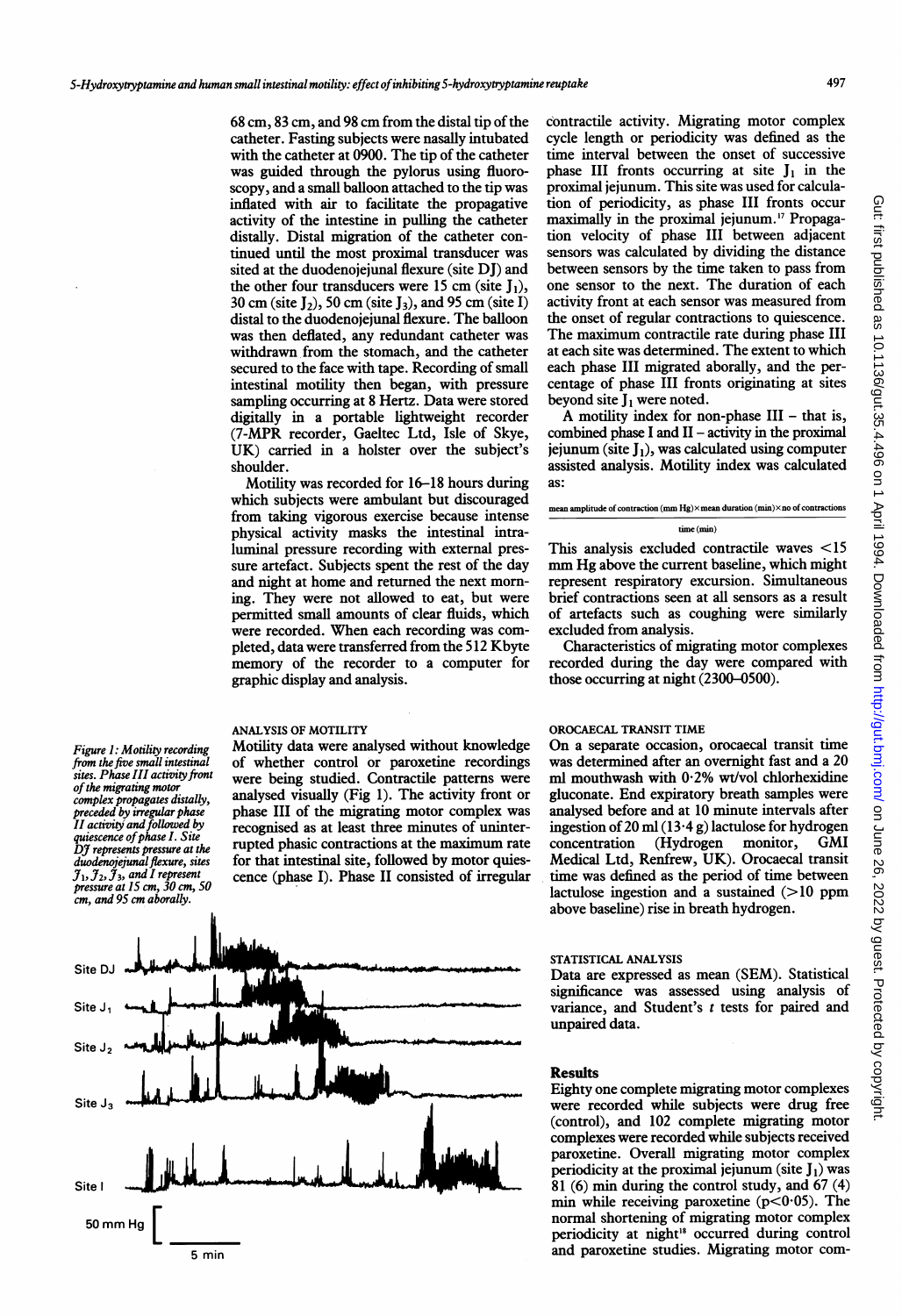

Figure 2: Propagation velocity of phase III between adjacent pairs of sensors while receiving no drug (control) and paroxetine. Site DJ duodenojejunal flexure, sites J <sub>1</sub>, J <sub>2</sub>, J 3 jejunum, site I<br>ileum. \*p<0·01 compared with control velocity; \*\*p<0·001 compared with control velocity.



Figure 3: Duration of phase III at each recording site while taking no drug (control) and paroxetine. Site DJ duodenojejunal flexure, sites  $\mathfrak{I}_1$ ,  $\mathfrak{I}_2$ ,  $\mathfrak{I}_3$  jejunum, site I ileum. \*p<0.01 compared with baseline duration.

plex periodicity in the control study was 93 (10) min diurnally, 68 (5) min nocturnally ( $p < 0.05$ ), and with paroxetine was 75 (6) min diurnally, 59  $(5)$  min nocturnally ( $p < 0.05$ ). While awake, the periodicity of migrating motor complex cycles during which fluids were ingested did not differ from the periodicity of cycles during which subjects were strictly fasted. The volume of clear fluid consumed during control recordings was 420 (50) ml, and while receiving paroxetine was 470 (40) ml.

Maximum contractile rate and mean amplitude ofphase III contractions at each small intestinal recording site

|                                    | Site DI                  | Site 7.   | Site 7,   | Site 7 <sub>3</sub> | Site I    |
|------------------------------------|--------------------------|-----------|-----------|---------------------|-----------|
| Maximum phase III contractile rate |                          |           |           |                     |           |
| Baseline (contractions/min)        | 11.0(0.2)                | 10.8(0.1) | 10.6(0.2) | 10.2(0.1)           | 9.9(0.2)  |
| Paroxetine (contractions/min)      | $11 \cdot 1 (0 \cdot 1)$ | 10.9(0.2) | 10.5(0.1) | 10.2(0.1)           | 9.8(0.3)  |
| Mean phase III amplitude           |                          |           |           |                     |           |
| Baseline (mm Hg)                   | $35 \cdot 1(2 \cdot 2)$  | 32.3(1.8) | 34.6(2.1) | 34.3(1.8)           | 41.3(2.1) |
| Paroxetine (mm Hg)                 | 33.0(1.5)                | 32.7(1.5) | 33.7(1.4) | 32.5(1.0)           | 38.8(1.9) |
|                                    |                          |           |           |                     |           |

Data represent mean (SEM). Site DJ represents sensor at duodenojejunal flexure, sites J1, J<sub>2</sub>, J<sub>3</sub>, and<br>I represent sensors at 15 cm, 30 cm, 50 cm, and 95 cm aborally.



(control) and while taking paroxetine.

## PHASE III CHARACTERISTICS

As phase III activity fronts progressed aborally, their propagation velocity decreased, a finding consistent with reports from other workers.<sup>1719</sup> The propagation velocity of phase IIls between pairs of adjacent sensors was increased by paroxetine (Fig 2). Paroxetine increased the propagation velocity from  $3 \cdot 1$  to  $4 \cdot 7$  cm/min in the proximal jejunum  $(p<0.01)$ , and from 1.6 to  $3.4$  cm/min distally ( $p < 0.001$ ). During the control study, the time duration for which phase IIIs were recorded at each successive sensor increased with distal propagation (Fig 3). During the paroxetine study, the faster propagating phase IIIs were present at all the sensors for a shorter duration of time  $(p<0.01)$ .

The maximum contractile frequency within phase III decreased with aboral propagation of phase III, and was unaffected by paroxetine (Table). The mean amplitude of phase III contraction was not influenced by paroxetine (Table). Phase III amplitude recorded in the ileum with and without paroxetine was greater than phase III amplitude recorded more proximally.

During the control recording, 24% of phase III activity fronts recorded at site DJ and migrating to at least the next two sensors,  $J_2$ , failed to reach the most distal recording site in the ileum, site I. While receiving paroxetine a similar proportion, 21% of phase III fronts failed to propagate as far as site I. During the control study, 6% of phase III activity fronts originated at site  $J_2$  or  $J_3$  and were recorded at a minimum of two consecutive sensors. While receiving paroxetine <sup>a</sup> similar proportion, 9% of phase III fronts started this far distally.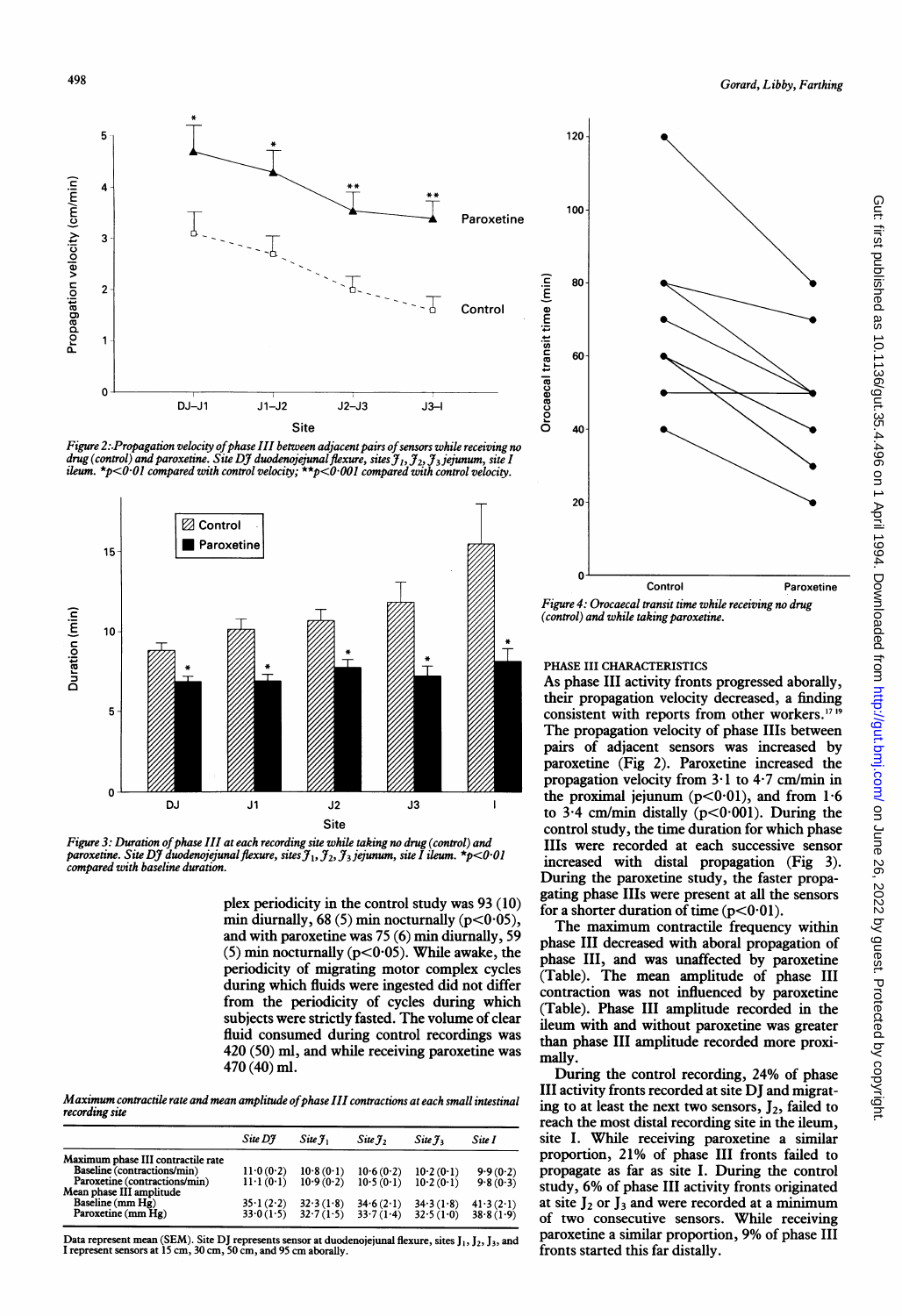### NON-PHASE III MOTILITY INDEX

During the day, the motility index for non-phase III activity was not different during the control study,  $6.8$  (2.2), and the paroxetine study,  $4.2$  $(1-1)$ . At night the motility index for non-phase III activity was also similar during the control study  $2.4(0.5)$ , and the paroxetine study  $2.0$  $(0.4)$ . These nocturnal motility indexes were lower  $(p<0.05)$  than the respective diurnal motility indexes, a consequence of diminished phase II activity at night.<sup>1</sup>

## OROCAECAL TRANSIT TIME

Control orocaecal transit time measured by lactulose hydrogen breath test was 70 (9) min (Fig 4). Paroxetine reduced orocaecal transit time to  $48(7)$  min (p<0.05).

#### **Discussion**

We have shown that indirect 5-HT agonism using a 5-HT reuptake blocker influences human small intestinal fasting motility and transit. Short term intravenous administration of 5-HT to humans is known to stimulate small intestinal contractile activity.<sup>3-6</sup> Within minutes of intravenous 5-HT, contractions occurring at a maximal rate are seen in the jejunum.<sup>45</sup> The effects of 5-HT on migrating motor complex cycling, however, have been only studied in animals. In sheep, the 5-HT precursor 5-hydroxytryptophan decreases the periodicity of migrating motor complex cycles." In the dog, intravenous 5-HT causes increased small intestinal phasic contractions.'2 The canine migrating motor complex may be replaced with continuous phase III like contractions,<sup>20</sup> particularly at high doses of 5-HT.2' Low dose 5-hydroxytryptophan decreases migrating motor complex periodicity in rats, whereas a higher dose disrupts the migrating motor complex.'4 In the opossum, intravenously infused 5-HT decreases the periodicity of migrating motor complexes in a dose dependent manner, and increases the propagation velocity of phase III activity fronts.'3 These animal studies suggest that 5-HT participates in migrating motor complex cycling. Furthermore, selective destruction of 5-HT enteric neurones in the rat disrupts the migrating motor complex.<sup>22</sup>

In this study, ambulant recordings of human small intestinal motility have shown that 5-HT agonism with paroxetine affects the human migrating motor complex. Migrating motor complex periodicity was decreased and the propagation velocity of phase III fronts was increased by paroxetine. Although sleeving of the small intestine over the catheter may lead to an underestimate of calculated propagation velocity, this is equally likely to have occurred in recordings with and without paroxetine.

The more frequent and faster propagating migrating motor complexes were associated with a shortened orocaecal transit time. Using lactulose alone to measure orocaecal transit time does not interrupt the fasting migrating motor complex pattern. This technique of measuring drug induced differences of orocaecal transit time is perhaps more relevant to this study than one using a test meal, because we were investigating drug induced differences of fasting motility. Orocaecal transit time comprises gastric emptying as well as small intestinal transit time. Liquids begin to empty from the stomach almost immediately after ingestion, however, and orocaecal and duodenocaecal transit times of lactulose are not different.<sup>23</sup> Thus the decrease in orocaecal transit time by paroxetine cannot be a result of an increase in gastric emptying. Furthermore, studies using  $5-HT$ ,  $5-HT_3$ antagonists,<sup>24</sup> and 5-HT<sub>1P</sub> agonists/antagonists<sup>2</sup> suggest that 5-HT agonism may delay rather than promote gastric emptying. Therefore the shortening of orocaecal transit time by paroxetine truly reflects a shortened small intestinal transit time. Whether paroxetine reduces small intestinal transit in the fed state cannot be inferred from this study. Any similar prokinetic effect in the small intestine during the postprandial state might be accompanied by a delay in the gastric emptying of a solid meal induced by 5-HT agonism.

The possibility that paroxetine might be exerting its effects on small intestinal motor activity by a non-serotonergic mechanism is remote. Radioligand binding studies show that paroxetine does not directly interact with  $\alpha_1$ ,  $\alpha_2$ , or  $\beta$ adrenoceptors, dopamine, histamine or even 5-HT receptor subtypes.<sup>1525</sup> Although it does have very weak affinity for muscarinic cholinergic receptors, any anti-muscarinic effect produced by paroxetine might be expected to impede migrating motor complex cycling<sup>26</sup> leading to lengthening of migrating motor complex periodicity<sup>27</sup> and delayed orocaecal transit time.28 Equally paroxetine's weak inhibition of noradrenaline reuptake and consequent increased availability of synaptic noradrenaline is unlikely to account for the changes seen in small intestinal motility and transit. Stimulation of  $\alpha_1$  and  $\beta$  adrenoceptors leads to an increase rather than a decrease in orocaecal transit time<sup>29 30</sup> while the prolongation of orocaecal transit time by  $\alpha_2$  receptor stimulation is not significant.<sup>31</sup>

The nature of this study precludes precise identification of the site of 5-HT action or the 5-HT receptor subtype(s) that are responsible. Paroxetine acts centrally to achieve its effect on mood. Serotonergic neurones of the enteric nervous system resemble those of the central nervous system, however, and are similarly affected by reuptake inhibitors.<sup>16</sup> In sheep, reduction in migrating motor complex periodicity by methysergide was unchanged by sectioning the extrinsic nerve supply to the gut." This suggests that pharmacological manipulations of the migrating motor complex with 5-HT agonists/antagonists given systemically occur at the level of the enteric nervous system.

If it is assumed that paroxetine's effects on small intestinal motility and transit are a result of its actions on the enteric nervous system, we can only speculate as to which stimulated 5-HT receptor subtype(s) is involved. Of the known subtypes, 5-HT<sub>1A</sub>, 5-HT<sub>1P</sub>, 5-HT<sub>3</sub>, and 5-HT<sub>4</sub> receptors have been identified in the enteric nervous system. In rats there is some evidence that  $5 - HT_3$  receptors participate in migrating